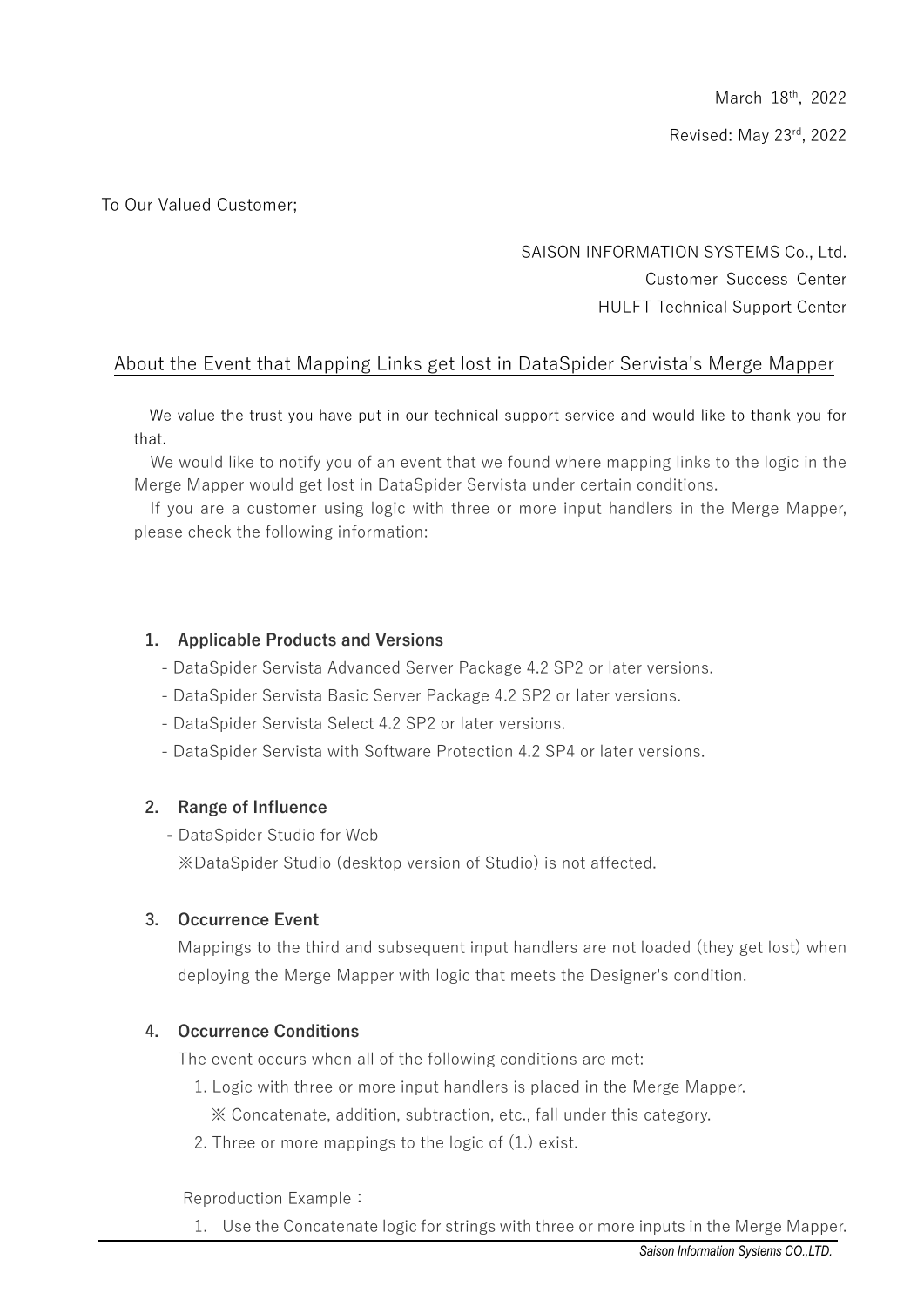

- 2. Close the Designer.
- 3. When reopening the script in the Designer and opening the Merge Mapper, the mapping link for the third and subsequent input handlers in the concatenation logic is lost.



If the script is overwritten and saved in this state, the settings are saved with the mapping links for the third and subsequent input handlers in the concatenation logic lost.

※ If you just open the script, it will not affect the setting.

#### **5. Workaround**

You can avoid this event by using one of the following methods:

・Set up the concatenation logic, etc., not in the Merge Mapper, but at a previous stage of the setup.

・Set up multiple concatenation or other logic so that there are no more than three input handlers in a row.

Alternatively, if the script where the Merge Mapper exists is marked as changed, it can be addressed by pulling the logic mapping link back in before saving.

#### **6. Future Support**

We will be releasing a standalone patch for the following service packs of DataSpider Servista versions that fix this issue: